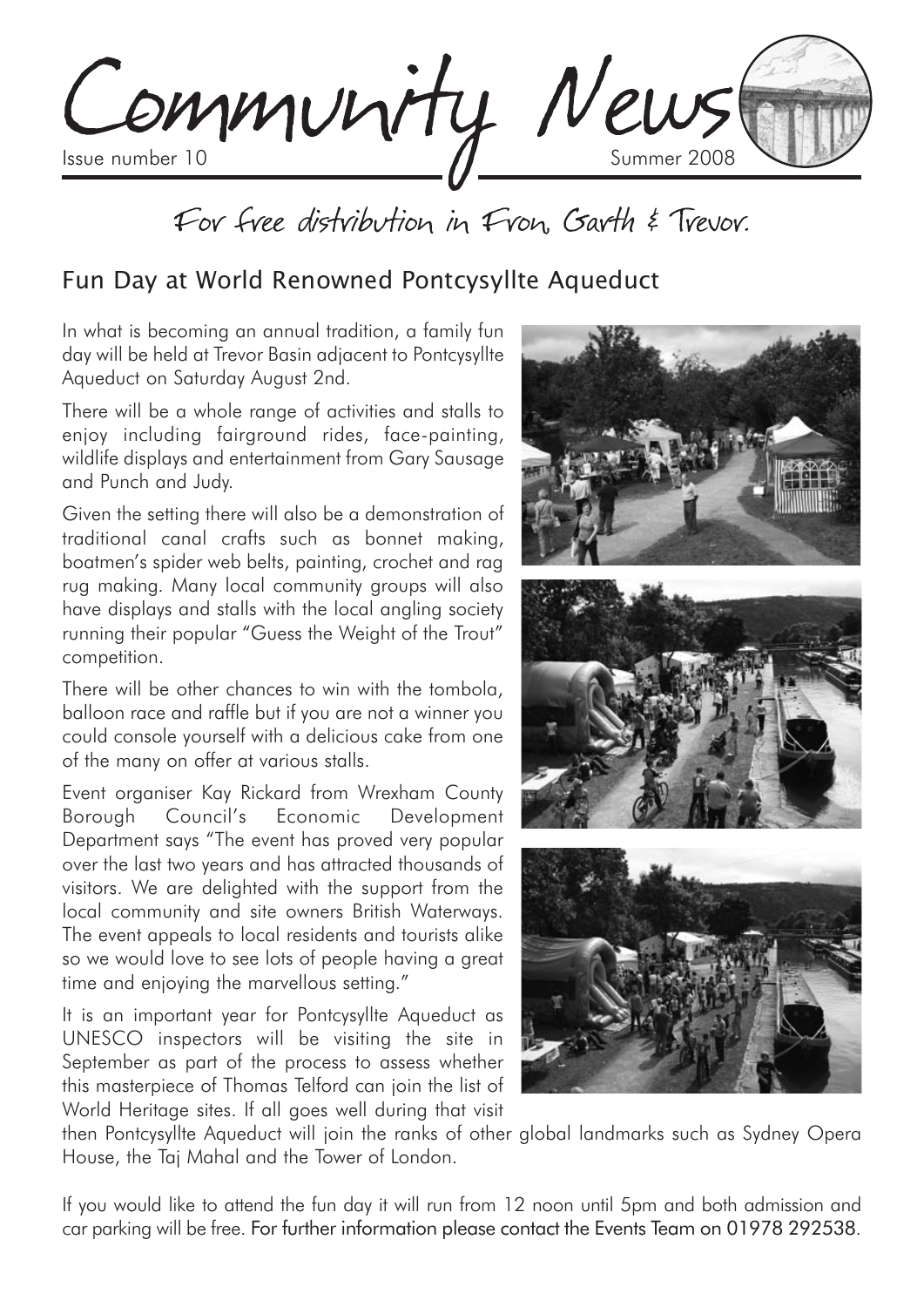### Memories of Trevor Wharf By the late Don Evans

The Wharf was a small hamlet consisting of a row of three cottages, a single dwelling which used to be known as THE WHARF INN, a single cottage alongside the railway line and a further single cottage on the canal.

There was a cottage adjacent to Scotch Hall Bridge but the occupants were of the opinion it did not belong to the Wharf. All properties in the immediate vicinity of the Wharf were owned by G.W.R. who had acquired them when taking over the Shropshire Union Canal Company.

The Wharf building itself was a transit point for goods being dispatched by rail via a canal barge or vice versa. It had an internal docking spur off the canal it was at a lower level from the rail section and had a separate storage area at road level. The building had two sets of rails inside, with a turn table at the open ended north side and a double gated entrance for road traffic beyond. On the roof of the building was a water storage tank for replenishing the tank engine and at ground level immediately below was a weighbridge platform.

To the southern end of the building was a projecting arm which carried three rail tracks operated by a points system and was the marshalling area for the goods trucks. On the pub side were two rail tracks also operated by points which enabled the trucks to be shunted either to the wharf building section or to be directed to the tracks which terminated at Scotch Hall Bridge.

Most of the canal trade was to serve the local industry, either bringing in raw material or coal for the Graesser Chemical Works, later to become Monsanto and now Flexsys. Also coal to Roberts & McGuiness brickworks in Trevor, the Delph brickworks in Acrefair, and Hughes and Lancaster now Air Products and then carrying on to the terminus at Rhos.

## **PUBLIC NOTICE**

### **Llangollen Rural Community Council Adoption of Revised Members Code of Conduct**

### **LOCAL GOVERNMENT ACT 2000**

Notice is given that Llangollen Rural Community Council has adopted a revised Members Code of Conduct. The document is available for inspection by members of the public at 1 Ael Y Bryn, Llangollen Road, Trevor, between the hours of 2.00pm and 4.00pm Monday to Friday.

### Sue Jones

Clerk Llangollen Rural Community Council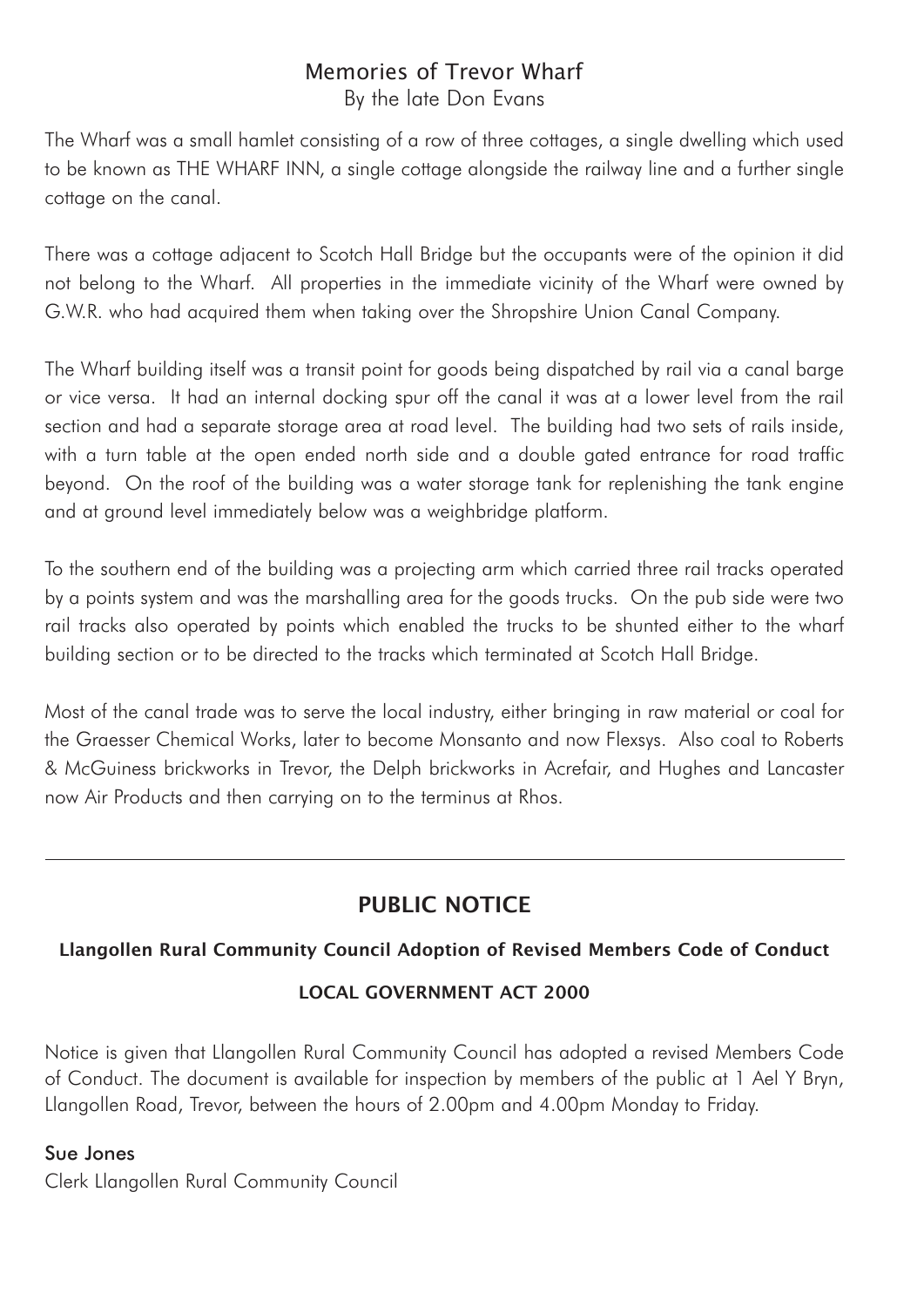## Chairman' s Corner

My name is James (Jim) Davies and it is my privilege to be the new Chair of the Llangollen Rural Council. I was born in Froncysyllte 40 years ago! I went to Garth school and then onto Dinas Bran, I am known by many people and my family as Jamie and I have now moved back to Fron with my own family.

The council has just started a new term and with the election now behind us we can look to build on the success of the past. I offer my congratulations to County Councillor Pat Jeffares for his re-election and welcome to the Community Council Mr Mark Valentine, who lives in Garth. I would also like to take this opportunity to thank Mrs Iola Roberts who has stood down as a councillor for all her hard work and dedication to our local community for the past 18 years and finally I would like to thank Cllr Elfed Morris who held office with real conviction and direction, in his 35th year serving the council!

This is going to be a busy year with the Aqueduct looking to play on a global stage, as the heritage bid draws to a conclusion. On a local level the Aqueduct Association and its members grows from strength to strength delivering some real benefit to all 3 villages with a real strategy to make a significant difference to our communities focusing on the short, medium and long term projects, that will benefit all for years to come.

The Garth & Trevor team are driving to make the improvement to their community centre, with the team from Fron making the most of theirs, now its been refurbished with Cakes and Company of Froncysyllte now open, for the summer season, raising funds and more importantly helping to bring all sections of the community together.

### James Davies

### Volunteers Required

The Wrexham Local Access Forum is seeking local volunteers to participate in protecting and enhancing the Public Rights of way network. With an aging population the country is blessed with a crop of skilled, motivated and healthy people who are looking for something fulfilling to do in their requirement.

#### Footpath Adopters.

This is for those who like getting out and about. An Adopter would choose a Public Right of Way(s) to walk on a regular basis, undertake minor maintenance work such as cutting back vegetation around stiles, but report more serious problems to the Rights of Way department. More details available from John Marchant, Maintenance and Enforcement Team Leader on (01978) 297151 or e-mail john.marchant@wrexham.gov.uk.

#### Researchers.

For those with an interest in a more academic hobby there is an opportunity to identify public rights of way that have been lost during the process of creating the Definitive Map. This would involve researching historical documents for evidence of their existence and then applying to the Rights of Way section to have them recorded. Further information available from Sean Hanratty, Definitive Map Team Leader on (01978 )297159 or e-mail sean.hanratty@wrexham.gov.uk.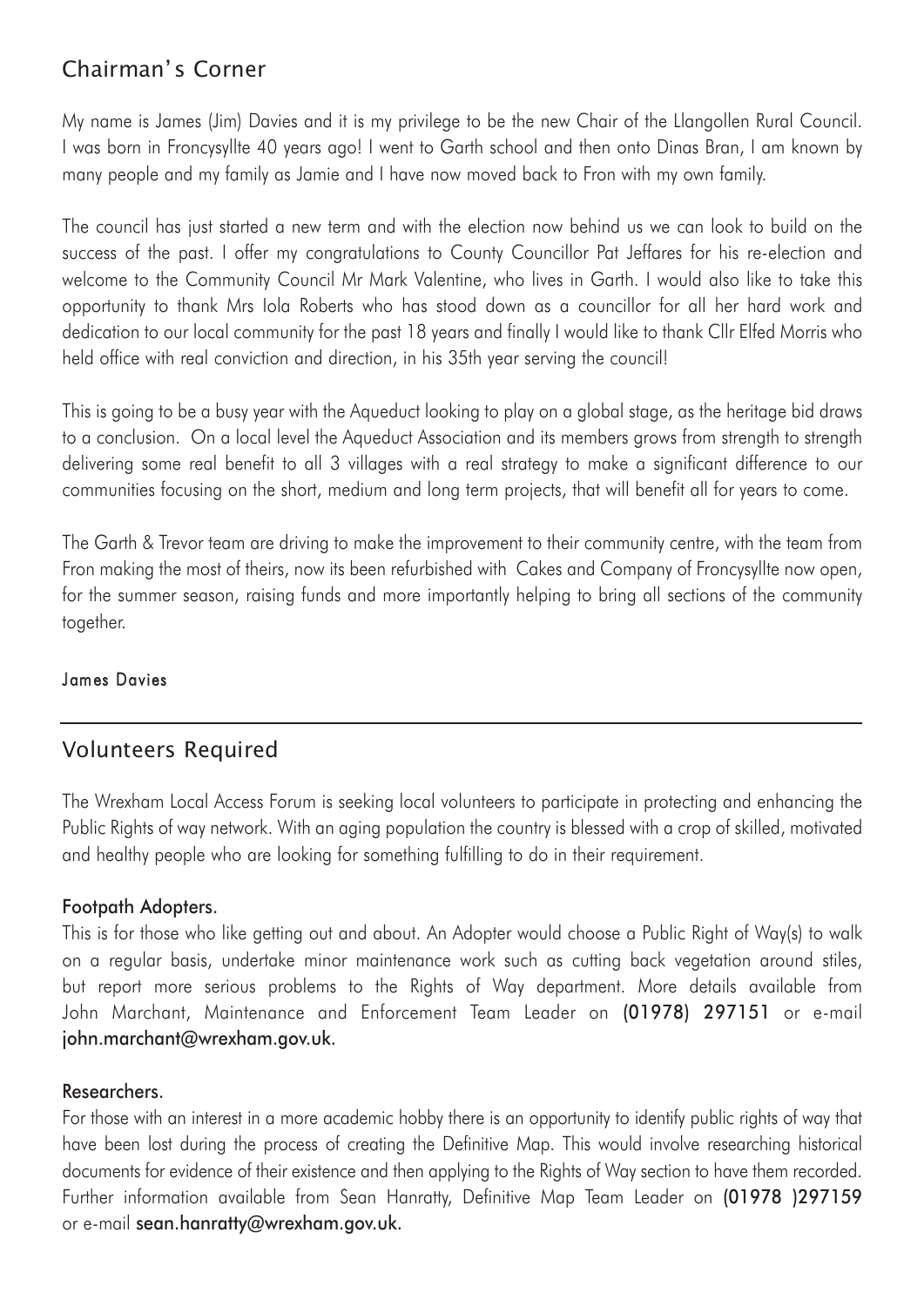## Fron News

**Fron Community Centre** accepted the donation of a living Christmas Tree from James and Claire Davies. The Committee wish to thank James and Claire for their generosity and also Charlie Melish, James and Paul Needham for their help on the day planting the tree.

### **Froncysyllte Community Centre AGM. 2nd April 2008.**

The following officials were nominated; Geraint Roberts – Chair Jack Hawkins – Treasurer Paul Needham – Secretary.

The committee thanked Audrey Owens who retired as Chair for all her hard work and commitment shown over the years.

A flower arrangement was presented to her from the Committee at Cakes and Company Community Cafe.

**Cakes and Company** have attractions on most Saturdays at the Community Café Fron. Craft workshops, canal-ware painting, jewellery, home produce for sale, and spinning workshop/demonstrations are just some of the things going on. All welcome. Open every week end 12 noon until 4pm.

**Froncysyllte School Summer Fayre** will be held on Saturday 5th July in Fron Community Centre.

All welcome.

**Cakes and Company** have a spinning display and workshop in Fron Community Centre on the 21st June (Saturday) between 1pm - 3pm.

**St David's Church, Fron.** Strawberry Tea at Fron Community Centre - Saturday 26th July - 12.00 - 4.00pm. All Welcome

## Garth & Trevor Community Centre

Work has now started on upgrading the building. The new doors and windows have been installed. Disabled toilet together with baby changing facilities and gas central heating will be the next phase. It is hoped that all the work will be completed by the end of June. Grants have been obtained from Wren and the Welsh Assembly. We are also grateful for the support given by the Community Council and Aqueduct Association. The upgraded hall will be available for casual lettings from July on. What a great place to hold a Children's Party, to book ring 01978 823244.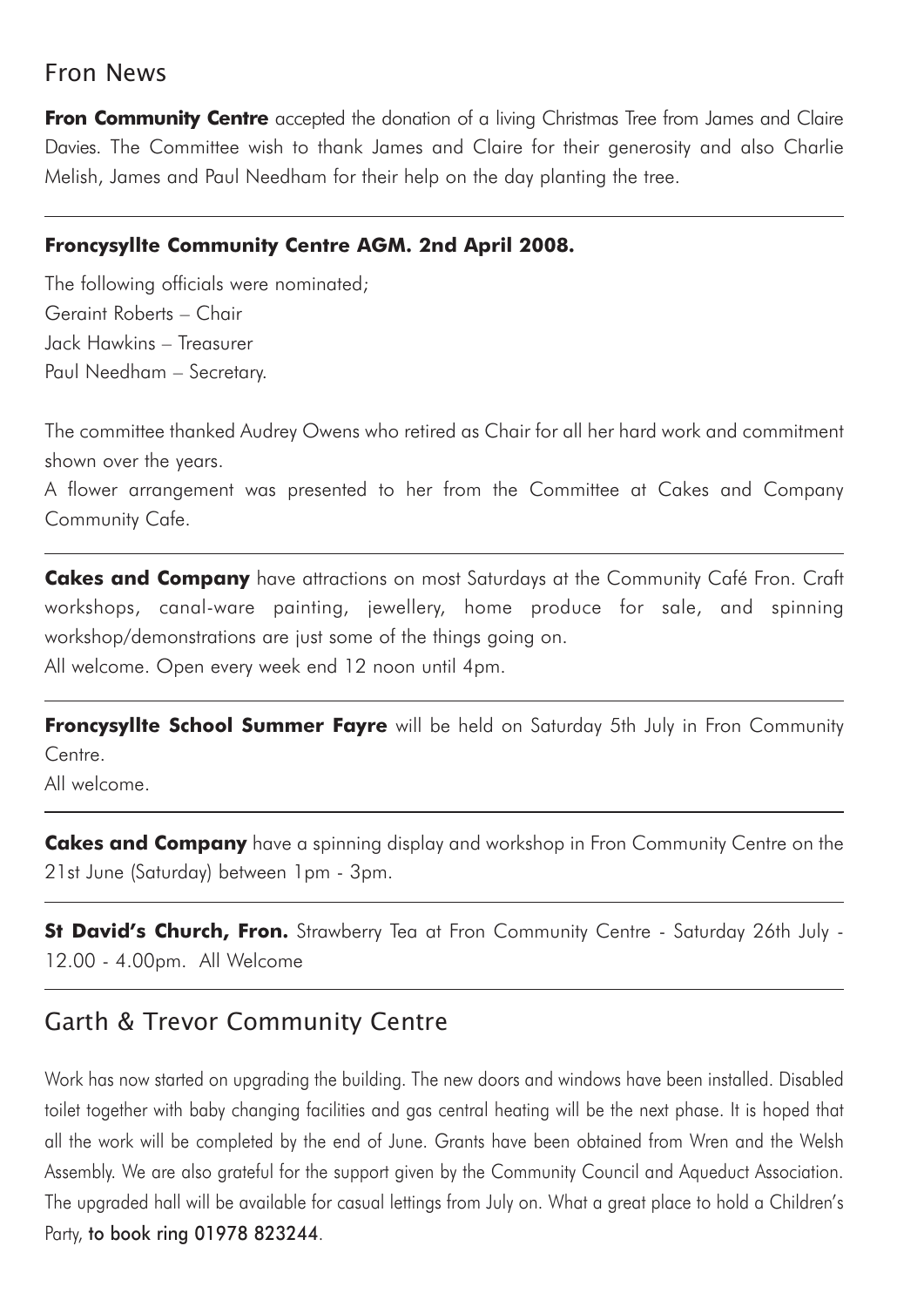# Garth & Trevor WI News

Since the last news letter members have attended the Spring Council meeting held at Denbigh Town Hall. The speaker was Ann Widdecombe MP she gave an interesting and sometimes hilarious account of her life both in Parliament and on her various TV appearances.

Ten members visited Rhuthin Jail and ten members returned home.

Forthcoming events include a Treasure Hunt on foot in June and trip to Chester Zoo in July.

### DE JA VU! Bont Bridge damaged again.

After a successful campaign by the WI and Community Council not only to remove the unsightly pink wall from the bridge, and to get Wrexham Council to repair the bridge. What do we now, see yet another pink wall in situ. Once again CADW who now have responsibility for this drovers bridge will have to find matching stone to restore it to it's former glory.

## Stefan Edwards



Local lad Stefan Edwards of 20 George Avenue, Trevor, has recently represented Wales Schools at under 18 level in this years Centenary shield. Stefan has been capped five times this season for his country, and once being as Captain against Scotland at Tannadice Park, home of Dundee United.

Stefan is currently completing his A levels at Ysgol Rhiwabon and hope's to attend UWIC (University of Sport in Cardiff) in September.

He currently plays football for Gresford Athletic in the Cymru Alliance league and has ambitions to play at the highest level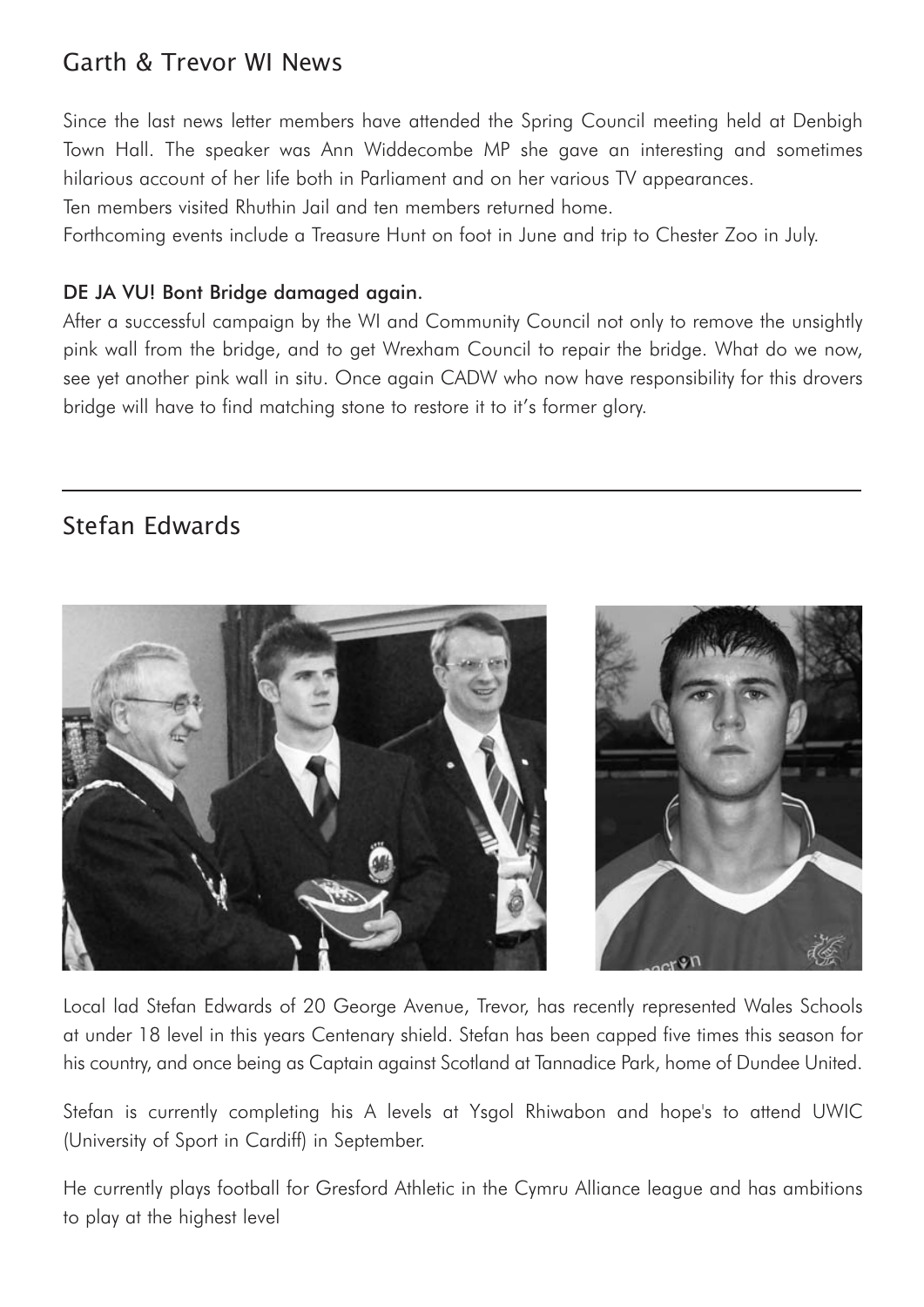## Retirement

It seems amazing that I have served on Llangollen Rural Community Council for 18 years. I became a member in 1990, I have enjoyed every minute of the time spent in office. We have had our ups and downs, disagreements and agreements, but through it all I have experienced nothing but help and friendship from all my fellow councillors and especially the clerks; Joe Hughes, with whom I had such an easy special relationship and latterly Sue Jones who has always been my friend.

I would like to pay tribute to all the councillors I have served with, past, present and future thanking them for 18 happy years and wishing them all success in the future.

### Iola Roberts

## Garth C.P. School News

The school has been fully re-furnished this term and it has made a difference to the appearance of the classes and has enabled us to re-design the teaching and learning spaces. During the summer the classrooms will be decorated and changes made in preparation for the foundation stage which will be implemented fully in September 2008. The school is now fitted with non-vandal proof CCTV cameras which will enable us to film the sight 24 hours a day, over a whole year period. Not only will this improve security, it will also provide the staff with a clear picture of the children as they play and work in any area within the school site.

We have achieved the bronze and silver Eco-Award and are now making our application for the green flag. Miss Ivanoff and the children have worked very hard to achieve these awards.

The School Council is now meeting with a variety of companies in an attempt to purchase and build the Dream Den, which they have designed. They have also worked well on a variety of work related initiatives.

The links with other countries goes from strength to strength and our Swiss students are due to visit us in June.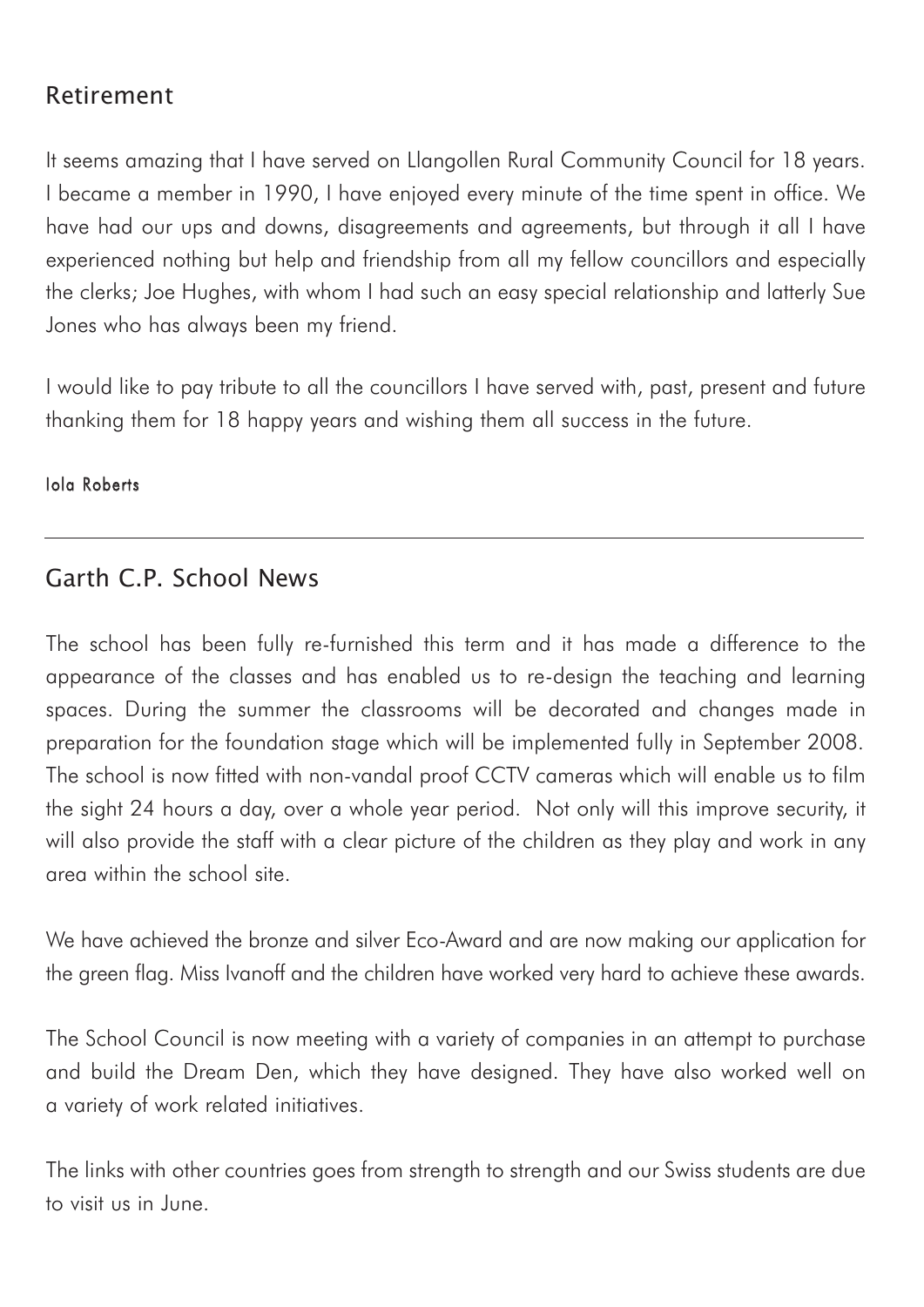# Message from the Vicar of Llangollen

I recently spent a couple of days in Sweden at a conference in Uppsala learning about how the Swedes run their churches. Of course, all my friends would have none of it – knowing what a nerdy ABBA fan I am, they immediately thought I must have been going to an international Abba convention dressed in 70s flares and with side boards down to my chin!

As one of the wealthiest countries in the world, the Swedish standard of living is very high. It has also one of the highest tax rates, and unlike our churches, the Church in Sweden is paid for by the state.

The wealth of the country and of its residents came as a real shock to me as did their willingness to pay so much into the common pot to cover the welfare costs of everyone. It felt quite different from our often begrudging attitude to taxation. In effect, it means that although there are some very rich people in Sweden, there is a fairer distribution of wealth, so that the glaring differences between rich and poor that exist in other countries are less severe there.

It was also interesting to learn that in the schools children are taught from a young age that being a good citizen is far more important than making lots of money, and that co-operation is the best way to build a healthy society. Coincidentally, on the same day I arrived back from my trip, the Sunday Times 'Rich List' was published, and the Independent for the first time published a list of people who, it said, had helped make Britain a happier place. "Who needs rich lists, when there are so many other things that are worth celebrating?" it asked.

It seems to me then that in a consumer society like ours, there's a crying need for values other than mere materialism. We all have a part to play in shaping the kind of society we want to live in. Jesus once said:

*"What you possess or own will never set you free. Seek the things that last; Store up treasure in heaven, where it's safe from moth and rust and burglars. For where your treasure is, there will your heart be also."*

### Rev. Andrew Sully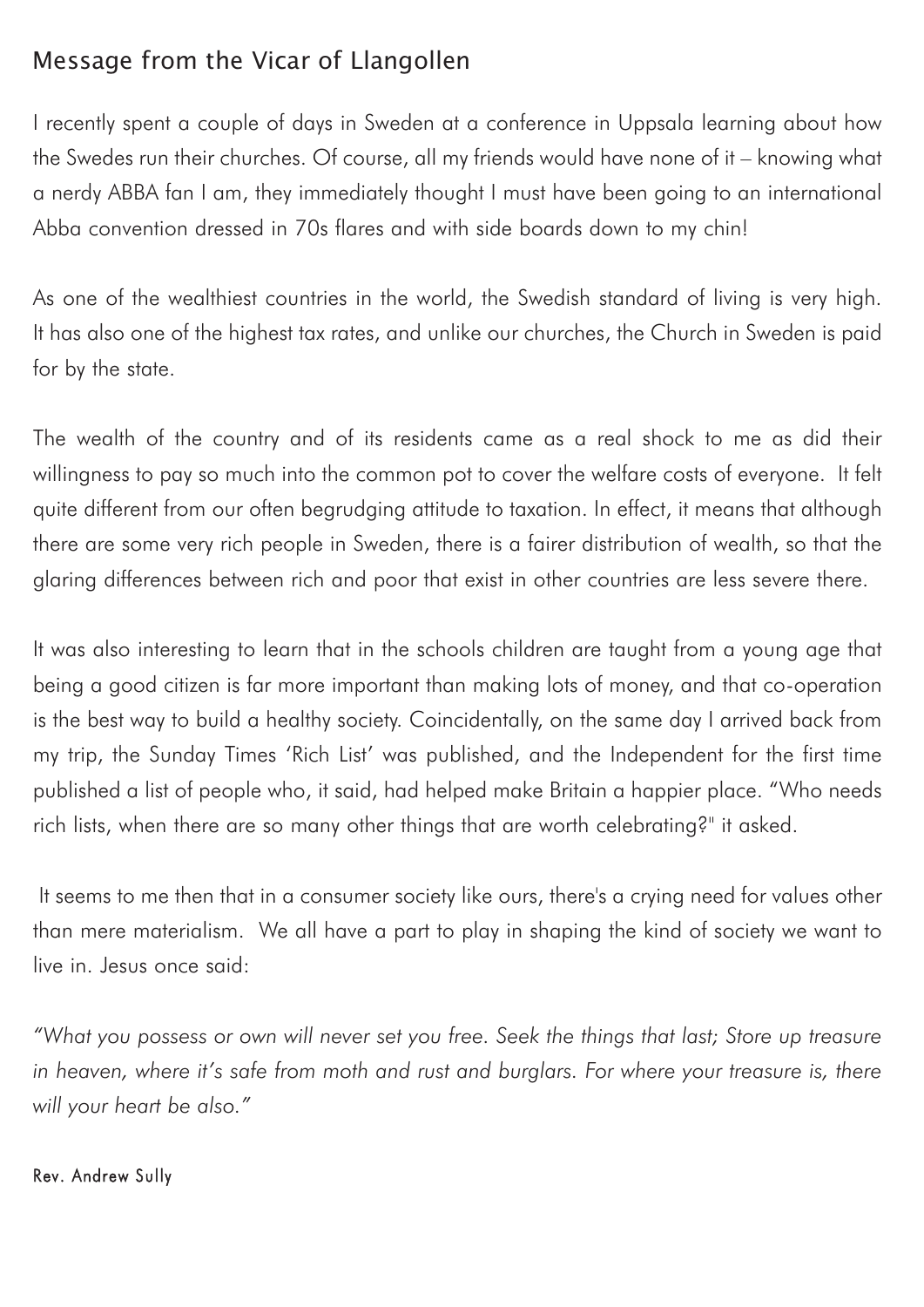# E. WYLES & SON

(Proprietors: J. M. & R. J. Wyles)

## FUNERAL DIRECTORS

Telephone: (01691) 773468/778623 **Greenfield House** Froncysvllte Llangollen Denbighshire **LL207SW** 

Quality Servicing for your vehicles

#### **CHRIS'S MOTORS**

- Servicing
- Repairs
- Tuning
- MOT's
- Bodywork

**24 Hour Recovery** 

Telephone: 01978 824448 / 861261 Aqueduct Garage, Llangollen Road, Trevor, Wrexham



# **Andy Jones**

**Construction and Renovation Extensions-Walls-Electrical Work Plumbing-Plastering-Building Work Replacement Doors Windows-Conservatories** 

> Office 01691 777410 Mobile 07792 829110



# **Landscapes & Construction**

● **Conservatories** ● **Garden Wall** ● **Paving Patios** ● **Decking** ● **Fencing** ● **All Building Work**

### Tel: **01978 810125** Mobile: **07776 183297**

106 Cae Gwilynlane, Cefn Mawr, Wrexham LL14 3PD





**Daleside Veterinary Group Elmwood, Pandy Industrial Estate,** Pandy, Wrexham LL11 2UA Tel: (01978) 311881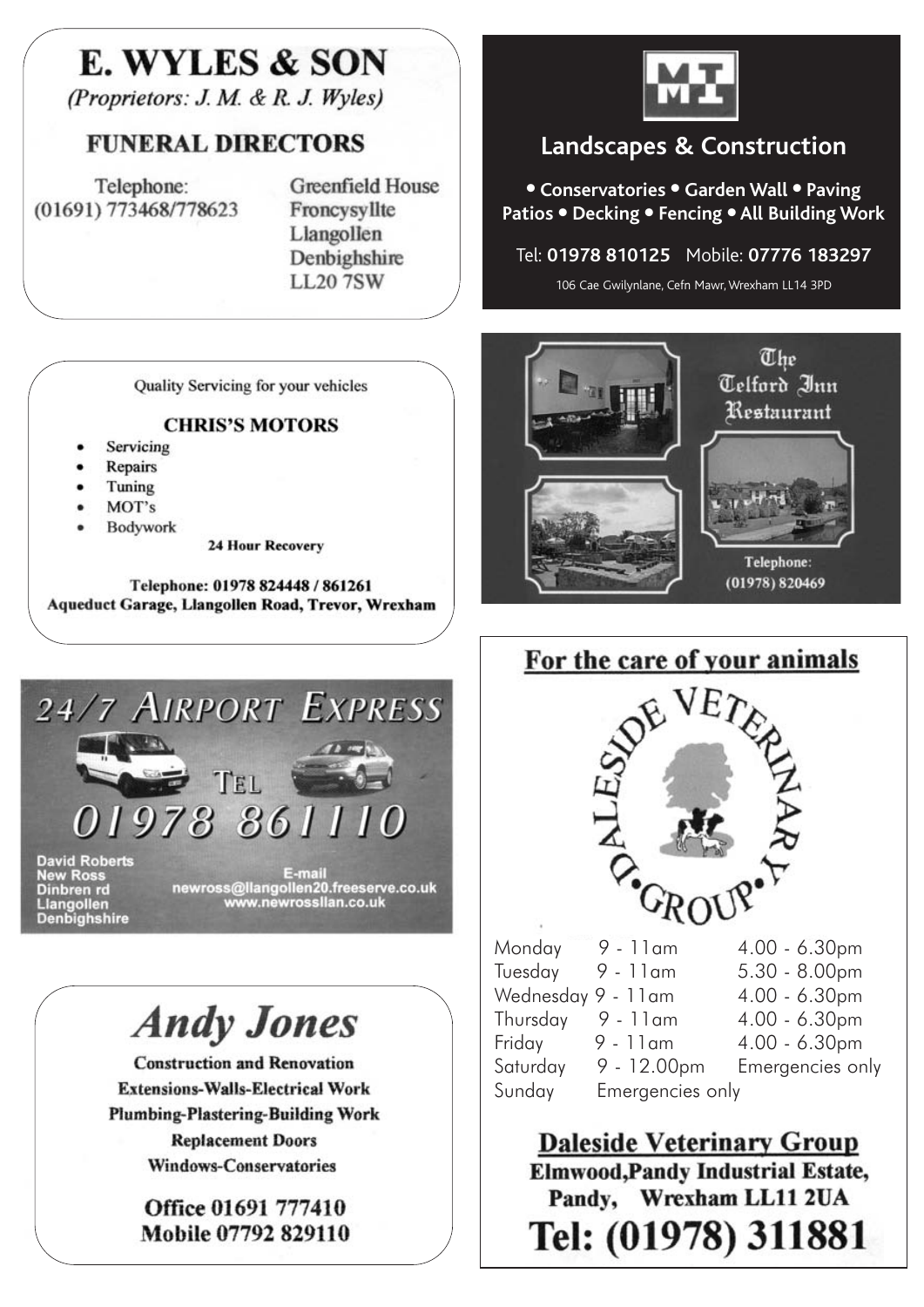

# PROSPECT GARDEN TEA ROOM

Blackwood Road, Garth Llangollen LL20 7YL Tel:/Fax: 01978 821602 Proprietor: Linda Evans

### **OPENING TIMES**

Easter until End October Wed, Thurs, Fri 12 noon - 5.00pm Sat, Sun & Bank Holidays 10.30am - 5.30pm Closed Monday & Tuesday



**Summer Opening Hours From 1st April 2008 CLIFF'S CHIPPY Holyhead Road, Froncysyllte**

| Monday    | Closed all day                            |
|-----------|-------------------------------------------|
| Tuesday   | Closed all day                            |
| Wednesday | $11.30am - 2.00pm$                        |
| Thursday  | $11.30am - 2.00pm 5pm - 9pm$              |
| Friday    | $11.30$ am $- 2.00$ pm $4$ pm $- 9.30$ pm |
| Saturday  | $11.30am - 4.00pm$                        |
| Sunday    | $2.00 \text{pm} - 9.30 \text{pm}$         |

## Disclaimer:

Llangollen Rural Community Council declares that the publication of any advertisement does not carry its endorsement or sponsorship for the advertiser or their products or services unless indicated.

# **Trevor Wines & Provisions**

Heol Penderyst, Trevor. Open 6.30am – 7om Mon. to Sat. 8am – 7pm Sunday

Newspapers, magazines, fresh vegetables, wines, beer and a good selection of bedding plants. Paper orders taken.

> Pay Point facility available Tel: 07722545074



# LB MOBILE CAR SERVICING **Proprietor: Les Rowlands**

Oil, Engine, & Full Services with Check List & Service Stamp.

Tel: 0781 2049193

# **JOHN FRANCIS ROBERTS FUNERAL DIRECTOR**

LONG STANDING PRIVATELY OWNED BUSINESS **PROPRIETOR J.A. ROBERTS** 

COMPLETE PERSONAL SERVICE DAY OR NIGHT

# TEL (01978) 810884

10 Crane Street, Cefn Mawr, Near Wrexham,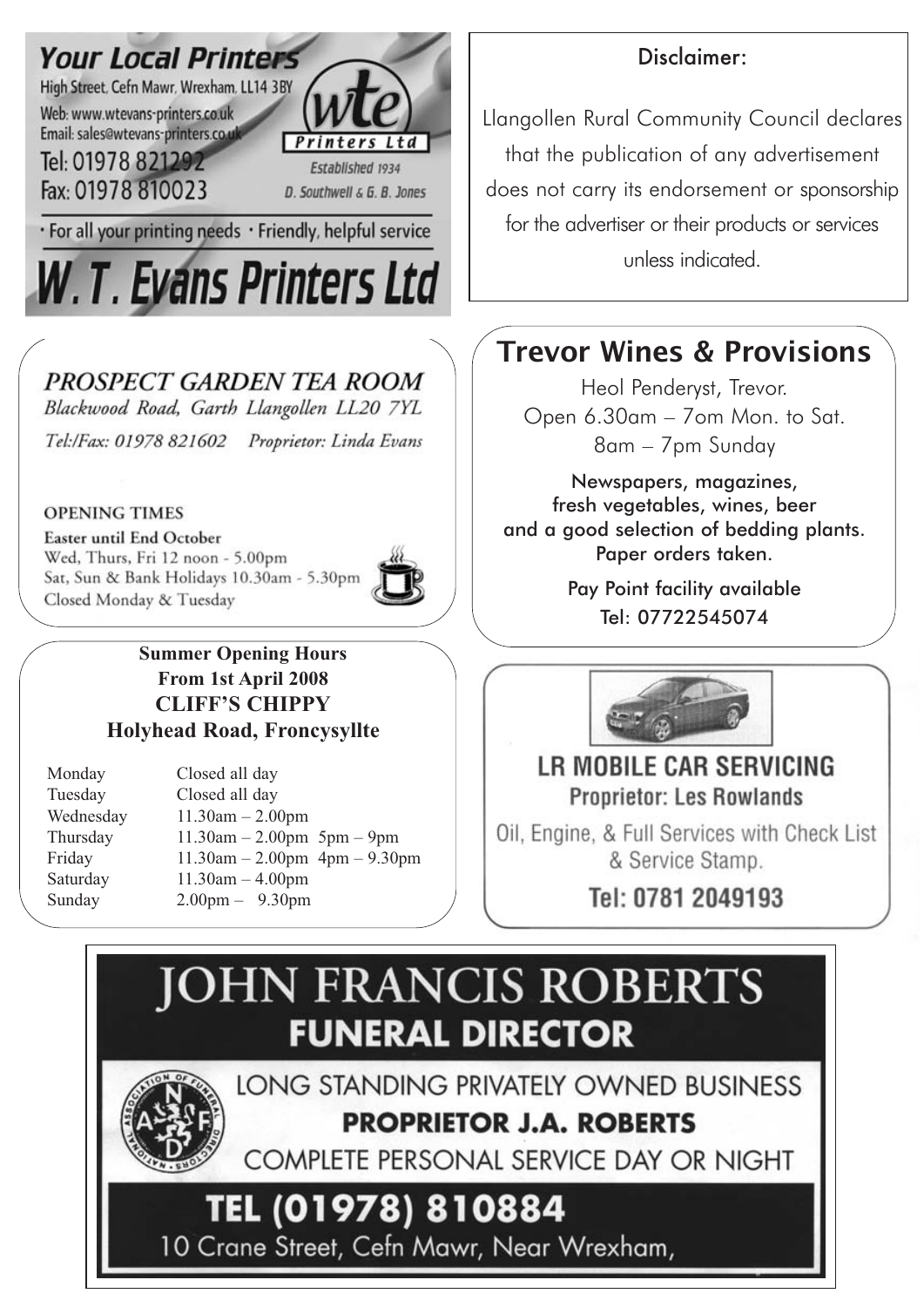Mint Jelly (with added vinegar this jelly has a piquant flavour suitable to serve with meats).

## Ingredients

1.4kg (3lb) green skinned cooking apples 500ml (approx 1pt) water A bunch of freshly picked mint 750ml (11/<sub>4</sub>pt) white distilled vinegar Sugar 45-60ml (3-4tbsp) freshly chopped mint Green colouring (optional)

Wash the apples and chop roughly without removing the peel or cores. Put into a pan with the water and a bunch of mint and bring to the boil. Simmer gently until the fruit is really soft and pulpy, stirring occasionally to prevent it sticking. Add the vinegar and simmer for a further 5 minutes. Strain through a jelly bag or cloth and measure the strained juice into a clean pan. Add 450g (1lb) sugar to each 500ml (approx 1pt) juice and heat gently until dissolved, stirring frequently. Bring to the boil and boil rapidly until setting point is reached. Remove any scum from the surface, stir in the chopped mint and a few drops of green colouring, if liked. Leave to stand for a few minutes before pouring into warm jars. Cover with waxed discs and a dampened cellophane circle. Cool, label and store in a cool dark place.

## Bird Watch – Trevor By Anne Arnold

Coal Tit, Blue Tit, Nuthatch, Green Tit, Wren, Robins, Blackbirds, House Sparrow, Collared Dove, Wood Pigeon, Tree Sparrows, Stock Dove, Great Spotted Woodpecker, Seagulls, Starlings, Pheasant, Lesser Spotted Woodpecker, Ducks, Heron, Tawny Owl, Jackdaw, Thrush, Buzzard, Kestrel, Magpie, Marsh Tit, Bullfinch.

## Mobile Library

The mobile Library calls every three weeks on a Tuesday:

| Trevor Australia Arms          | 9.30  | $9.55$ am          |
|--------------------------------|-------|--------------------|
| Garth Rockman's Arms           | 10.00 | $10.20$ am         |
| Garth Primary School           | 10.25 | 11.00am            |
| Pentre Village School          | 11.20 | 11.50am            |
| <b>Trevor Community Centre</b> | 1.00  | 2.00 <sub>pm</sub> |
| Rhosymedre Community Centre    | 2.15  | 3.45pm             |
| Fron Britannia Inn             | 4.00  | 4.40pm             |

Dates for 2008: June 24th, July 15th, 5th & 26th August and Sept. 16th.

Any queries regarding the operating of this route should be referred to Rhos Library 01978 840328.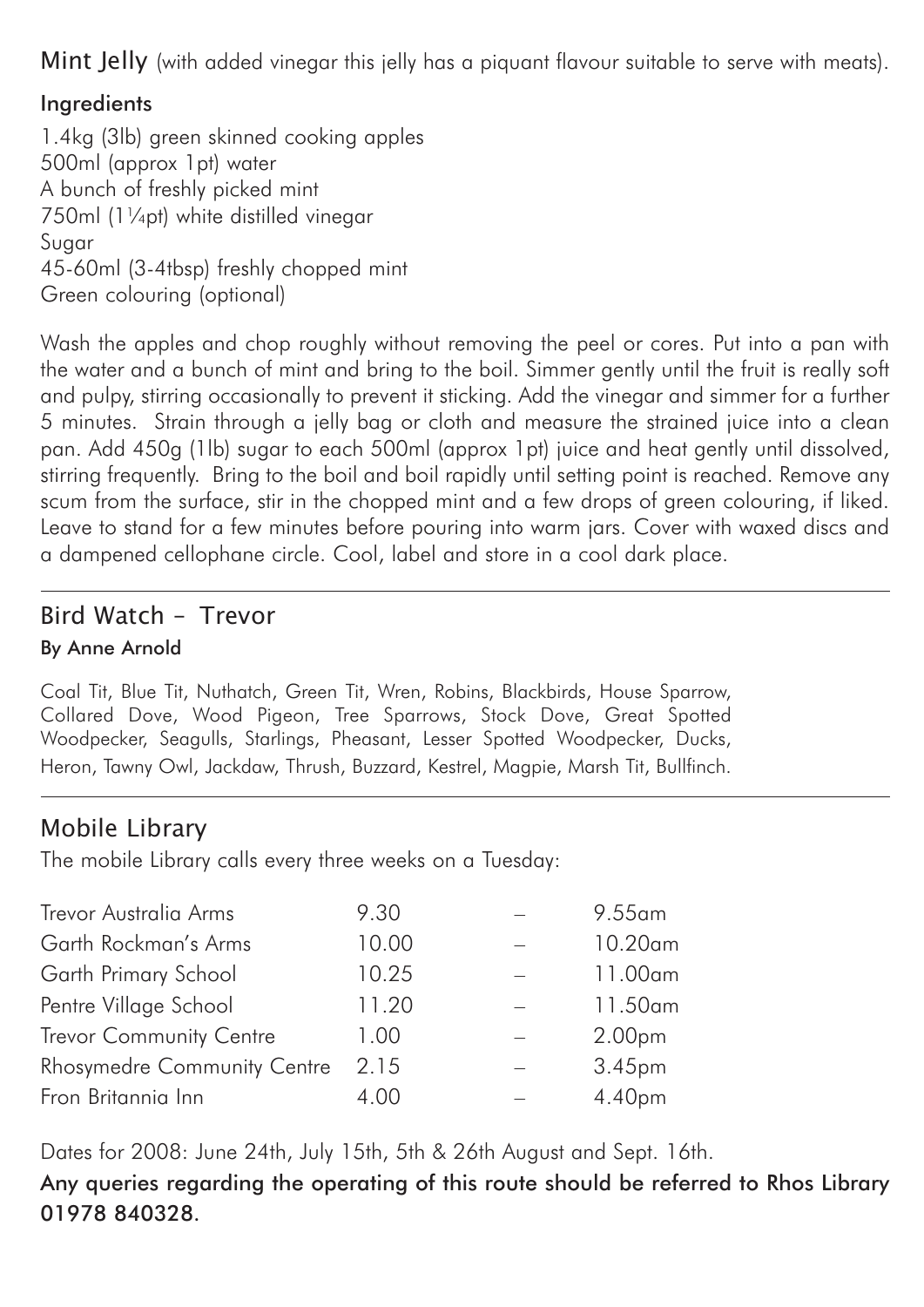# News from the Aqueduct Community Association

Some of you may have noticed that there have recently been activities on the old station site. The aim is to clear as much rubbish and undergrowth as we can in order to identify possible uses for this area. We are looking to improve the path and introduce some managed planting of trees and shrubs. This should make the old railway a pleasant place to enjoy the outdoors. There are also plans to link this walk to the canal side making what we hope will be a pleasant circular walk that everyone can enjoy. Steve Edwards of the association has been working hard along with volunteers from Cadburys clearing the bank along side station road. This is just the first stage in an ongoing operation.



Volunteers have also cleared in excess of 20 bags of litter from this area, as mentioned by Councillor Pat Jeffares on the back page.

Steve along with Andy Hughes are keen to have more work days where local volunteers will continue the efforts already made by others. If you wish to contribute to this project phone 01978 810302, leave a message and someone will get back to you.

Sue Kempster Chair, Aqueduct Community Association.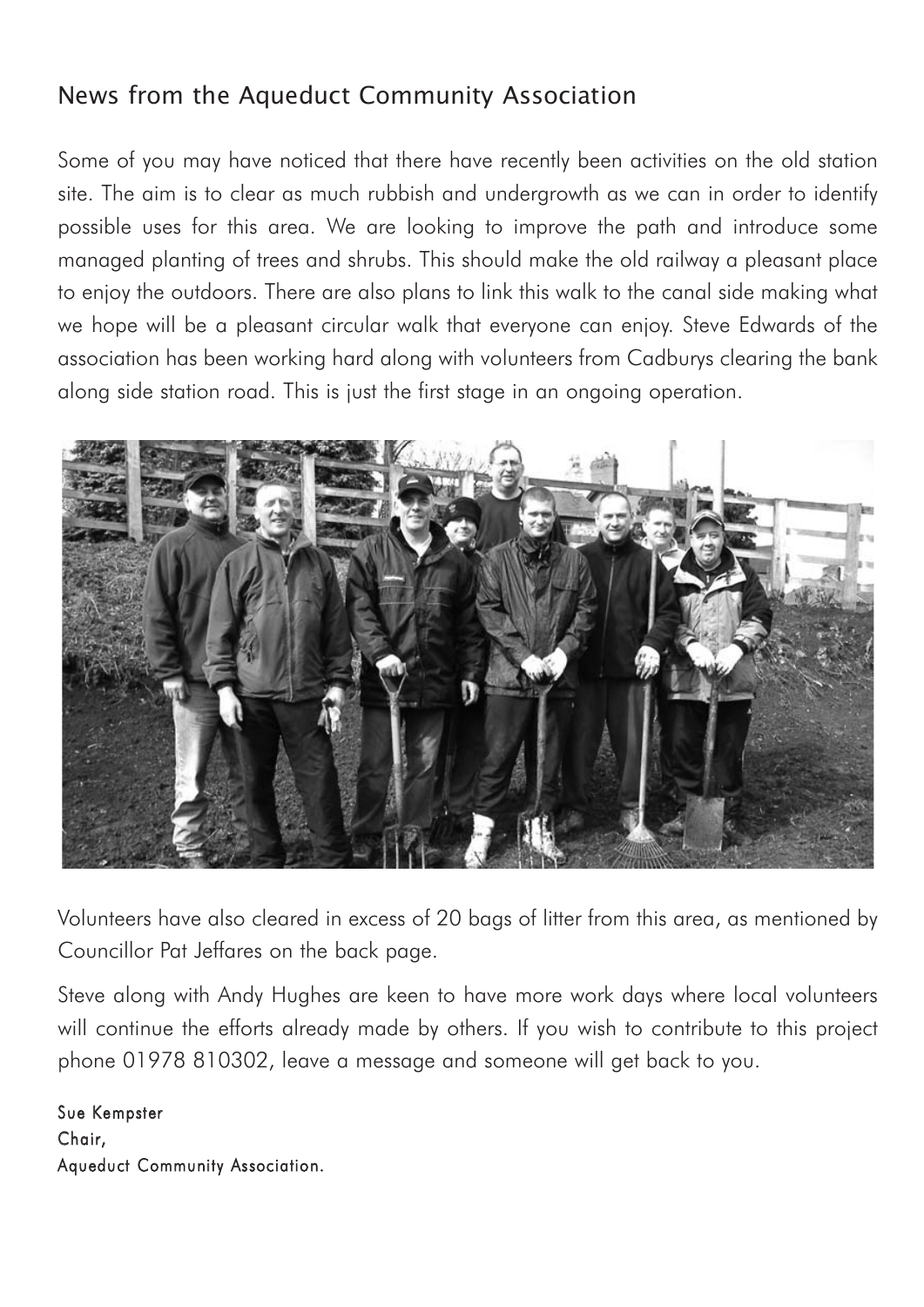## Bird News

By Julie Williams

Birdsong – what a lovely sound, surely it must gladden even the hardest of hearts! And the Song thrush I'm sure, out sings them all! From dawn until dusk he doesn't seem to stop. With his repertoire of songs – imitating the tawny owl and woodpecker (have other readers noticed his imitating sounds?) – when does he have time to feed? - but he does of course because there's plenty of snail shells in the garden.

The welcome return of the Chiffchaff heralds the arrival of Spring.

The Robin that was feeding off my hand is now feeding its own young in the hedgerow. The Swifts arrived on the 3rd of May but to date no sign of the Swallows.

### Birds spotted:

Blackbird, Blue tit, Bullfinch, Buzzard being mobbed by Crows, Coal tit, Chaffinch, Chiffchaff, Collared Dove, Goldfinch, Great tit, Greenfinch, Heron, Hedge sparrow, Jackdaw, Long tailed tit, Magpie, Pheasants, Robin, Song thrush, Swifts, Siskin, Tawny Owl, Wood pigeon, Wren.

## Trevor Church Services each Sunday at 9-30am

1st, 3rd & 5th Sunday HOLY COMMUNION 2nd & 4th Sunday MATINS

Vicar: Rev Andrew Sully, Vicarage, Abbey Road, Llangollen Telephone No. 01978 860231

## St David' s Church, Froncysyllte Worship every Sunday at 9.30am

(exceptions to this or extra services published on external notice board).

Vicar: The Rev. A.J. Rees The Vicarage, Trevor Road, Chirk, Wrexham. LL14 5HD Telephone No. 01691 778519

## Llangollen Rural Community Council - AGM

At the Annual General Meeting in May Cllr. James Davies was unanimously elected as Chairman and Cllr. Mrs Tracey Pugh elected as Vice Chairman. Cllr. Glyn Jones was reelected Chairman of the Finance Committee and Cllr. Elfed Morris re-elected as Chairman of the Noddfa Cemetery Committee. Other Councillors were elected as representatives on various other committees and organisations.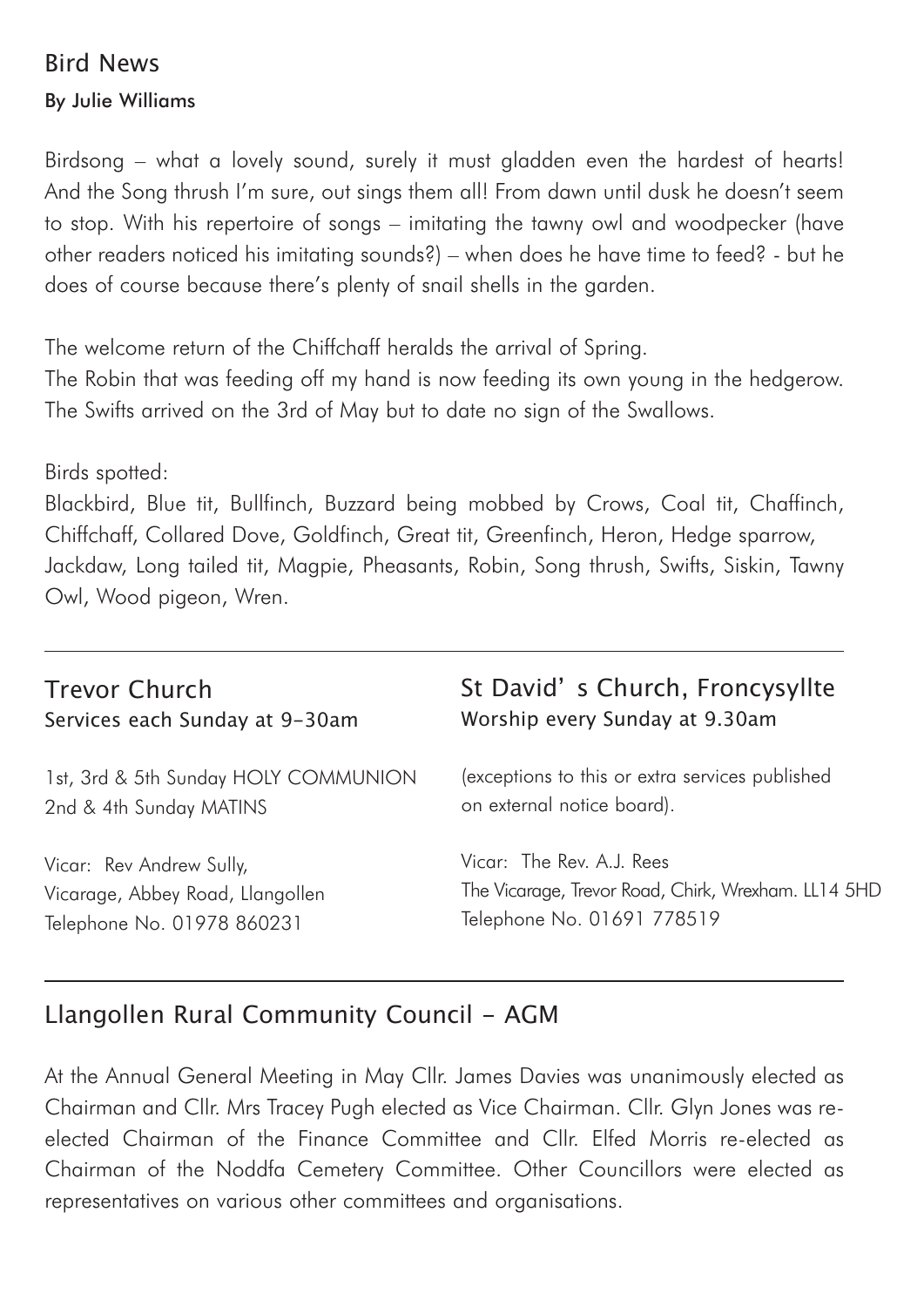# Fron School News

April saw the arrival of the School Inspectors here at Fron, and although the official report has not yet been received, early indications are of an excellent result once again with the school-achieving grade 2 in all but one of the key areas. Congratulations to both staff and pupils for all their hard work.

There have been several trips out and about so far this term, with years 5 and 6 visiting the roman Museum at Chester as part of their history project, and experiencing the music of the Liverpool Philharmonic Orchestra when they performed in Wrexham. In addition there have been woodland walks fo5 the infants to make the most of the recent good weather.

Visitors to the school include the 'Animation Man' who taught the juniors how to make cartoons with clay culminating in them producing their own short stories. Everyone was treated to a show by the North Wales Falconry Display, with the children being able to take part and handle some of the bird.

P.C. Godchild made one of his periodic visits to make the children aware of the dangers that can sometimes be found around them. Parents of the infants and early years pupils were invited in for a fashion show. The children made their own costumes and wrote about how they come up with their ideas and then put them into practice. It was an enjoyable afternoon.

After school summer activities have begun and include athletics, gardening club and a project to build a greenhouse out of plastic bottles – let's hope we don't have too wet a summer term.

Finally, the school would like to thank A.N.Richards' garage who have agreed to make some badly needed new goal posts. Your time and generosity is much appreciated.

## 1st Trevor Scout Group

We currently have vacancies in our Beaver section (age 6-8) and our Cub Scout section (age 8-11) Recently we have been on a 4 day pack holiday to Edinburgh, entered a football competition and been on a scavenger hunt amongst many other things we do. Shortly we will be going on a fun day to Builth Wells and a weekend summer camp. If you want to make new friends, learn new skills and have fun, please come along.

| <b>Beavers</b> | Thursday 5.15 - 6.15pm    |  |
|----------------|---------------------------|--|
| Cubs           | Thursday $6.30 - 8.00$ pm |  |

### Or Contact Elaine on 07939476208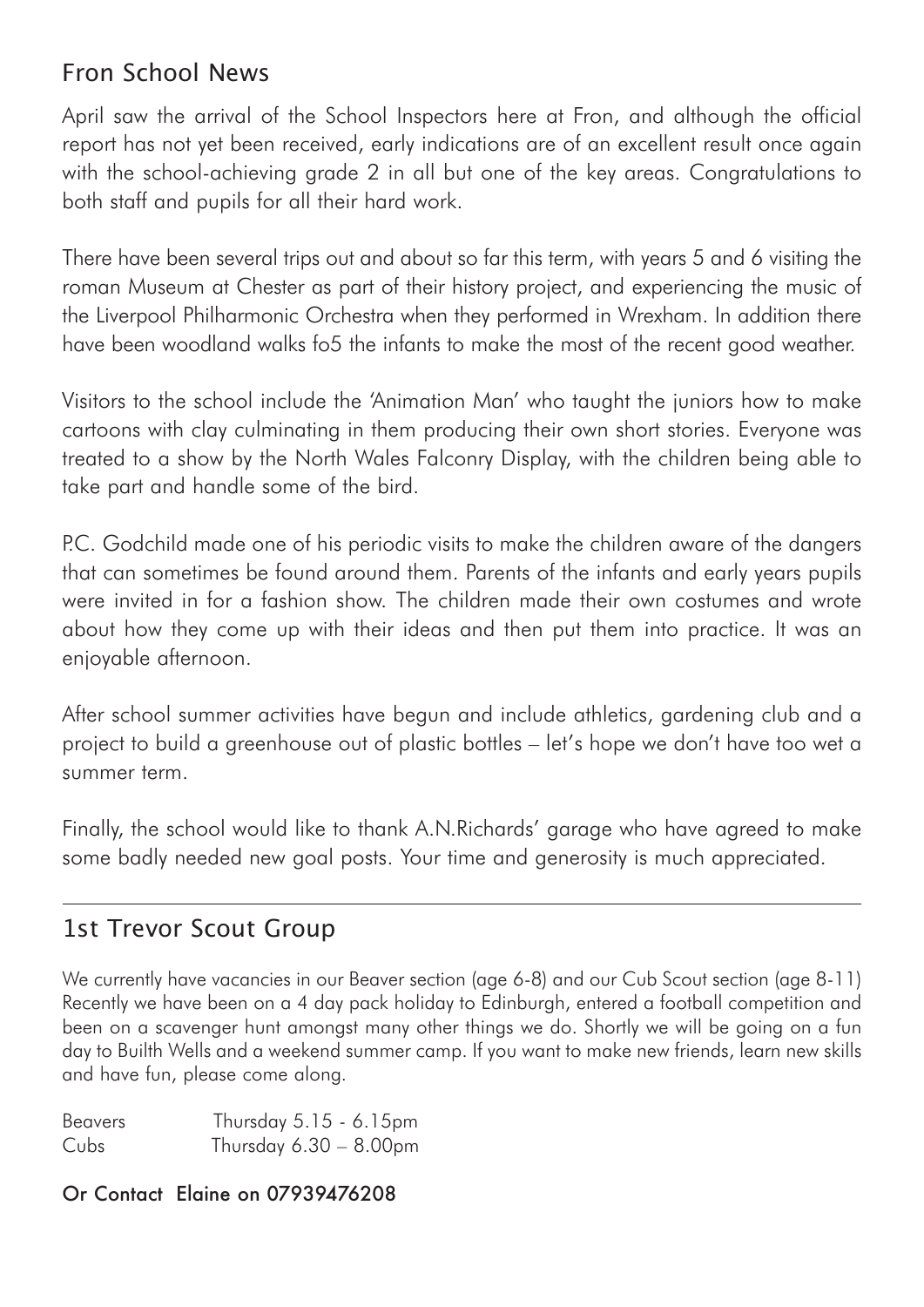# Three Months on Already!

It doesn't seem long ago that the last newsletter was due, the last three months appear to have flown by. Since then nothing has happened to change my view that residents of Llangollen Rural are fortunate to live in such a pleasant environment. The approach of summer is bringing more visitors to the area as well as attracting more residents out of doors to enjoy the pleasant days and evenings walking around the area, in respect of which I would like to point out that staff at the British Waterways information office at Trevor Basin are kindly providing free bags for picking up dog waste as well as providing a waste bin by the office. Hopefully this will contribute to keeping the area clean during the busy summer.

I wish you all a good summer and invite you to contact myself, PC Gary Robertshaw your local CBM or your local Neighborhood Policing Team here at Cefn Mawr with any policing issues.

Regards

### David Jenkins PCSO Llangollen Rural

## Editor' s Comments

Due to lack of space some of the articles in this newsletter have been reduced. To see the original copies, please go to the web site www.llangollen-ruralcc.org If you have any comments, news or views please forward them to Sue Jones Tel. 01978 810466 or e-mail clerk@llangollen-ruralcc.org

## Next Community News

Will be out first week in September and will be delivered to households by Councillors and the Youth Clubs. Any items for inclusion in this the Autumn edition, should be in by Monday 18th August 2008.

## Advertising

1 Business Card - £10.00 2 Business Cards £20.00

### Please mark all communications COMMUNITY NEWS and include a name and contact number.

Send copy to: Clerk to the Council, 1 Ael Y Bryn, Llangollen Road, Trevor, Wrexham LL20 7TF or via e-mail to: clerk@llangollen-ruralcc.org Telephone Enquiries: 01978 810466

## Spring Issue - deadline for adverts or articles Monday 18th August 2008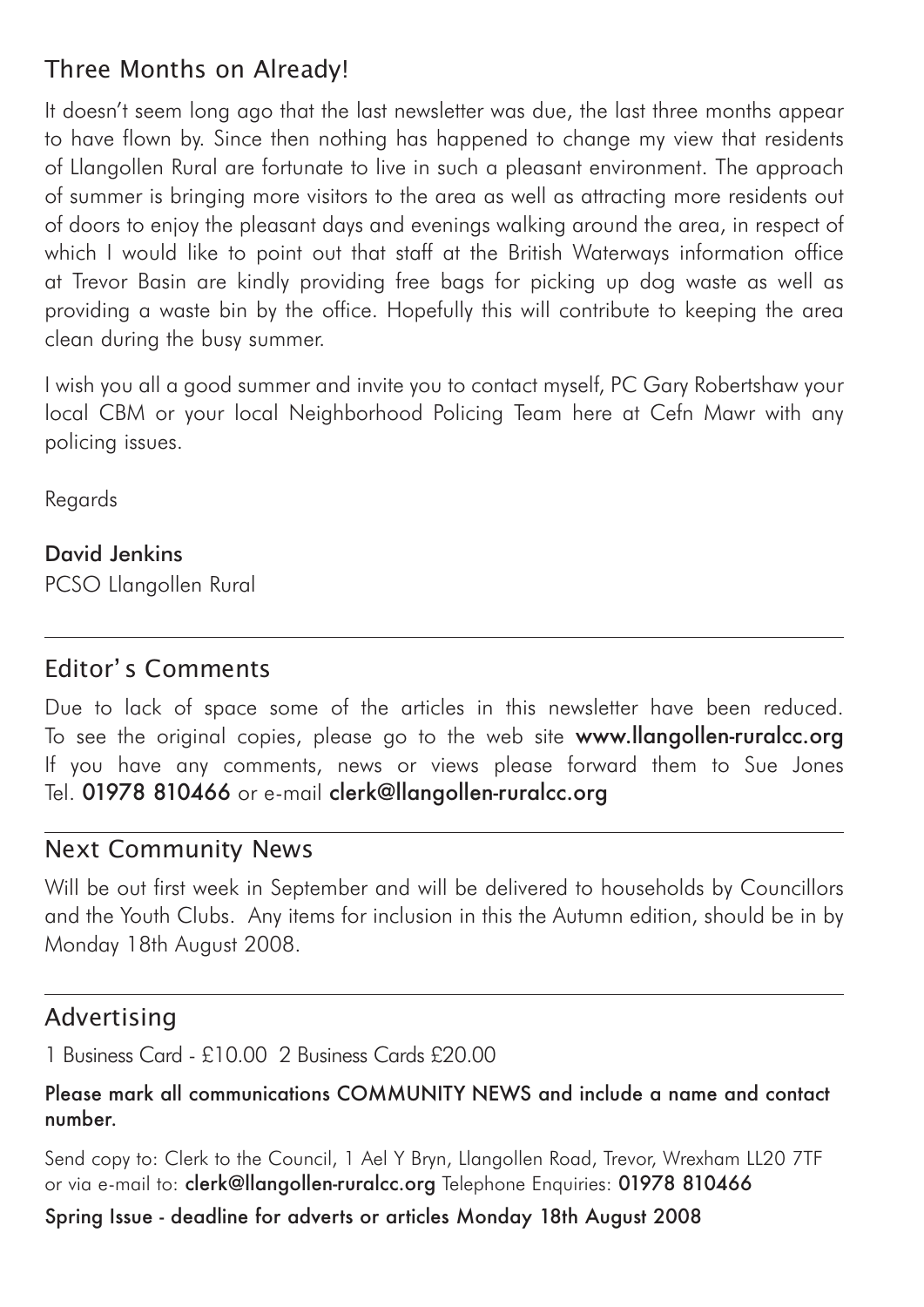## Best Kept Garden Competition

This year Mrs Gwen Manuel and Mrs Mary Baxter will judge the Best Kept Garden Competition. The competition is open to all residents in Fron, Garth, Tower Hill and Trevor with judging taking place on Thursday 17th July.

If you are interested in applying please complete the enclosed application form. Forms will also be available from Councillors and the Clerk.

# Llangollen Rural Community Council Best Kept Garden Competition 2008 Application Form.

| Name:    |  |
|----------|--|
| Address: |  |
|          |  |
| Tel. No. |  |

\* Categories are:-

## Overall Large Garden Overall Small Garden Hanging Basket Container

\*Please circle category(ies) entered.

Garden Centre Vouchers will be awarded to the 1st, 2nd, and 3rd in each category. A perpetual trophy will be awarded to the most outstanding feature and the Monsanto rose bowl for the best garden.

## The gardens will be judged on Thursday 17th July 2008.

Please return the completed form to:

## Mrs Sue Jones, 1 Ael Y Bryn, Llangollen Road, Trevor by Monday 14th July.

For further information please phone 01978 810466